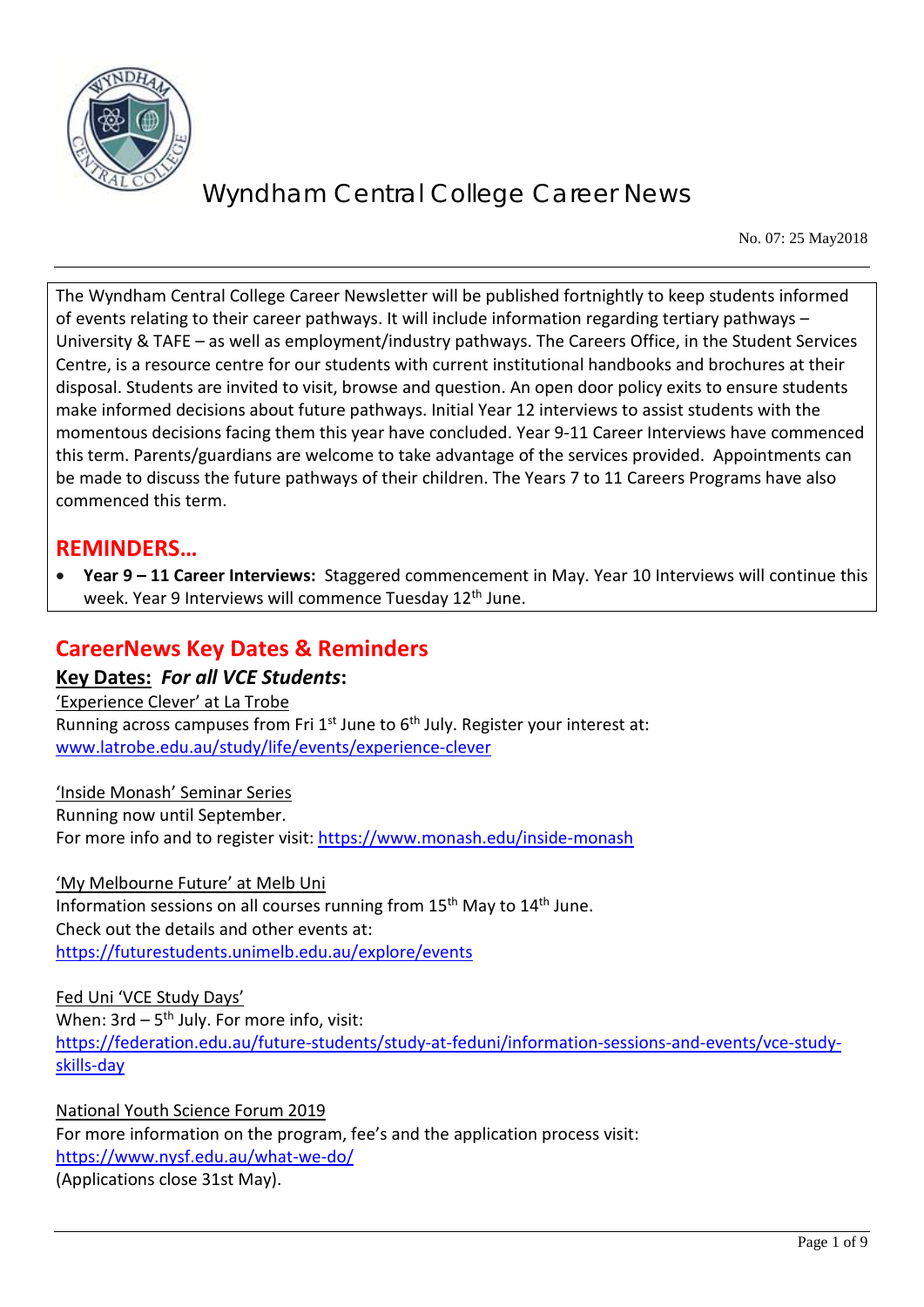

No. 07: 25 May2018

### **Key Dates:** *For all Students:*

'A Day in the Life' career exploration days at Box Hill Institute For further information visit: [https://www.eventbrite.com.au/e/a-day-in-the-life-of-a-creative-artist](https://www.eventbrite.com.au/e/a-day-in-the-life-of-a-creative-artist-tickets-44005271953)[tickets-44005271953](https://www.eventbrite.com.au/e/a-day-in-the-life-of-a-creative-artist-tickets-44005271953)

#### DeakInspire

An event specially designed to inspire, motivate and engage students in Yrs 10, 11 and 12 at Deakin Uni. When: Tues 3rd July (Geelong), Thurs 5th July (Burwood). [http://www.deakin.edu.au/about](http://www.deakin.edu.au/about-deakin/events/deakinspire)[deakin/events/deakinspire](http://www.deakin.edu.au/about-deakin/events/deakinspire)

#### Health Information Sessions at Deakin

Learn about placements, study tours, online resources, and Deakin's facilities. The sessions run during the month of July. To find out more visit:<http://www.deakin.edu.au/health/health-events>

Swinburne Mid-Year Info Evenings

You can learn more about Swinburne's courses by attending their info nights coming up shortly. Register here:

<https://www.swinburne.edu.au/infoevening/?siid=hero|mid|eve|hero|0083>

### **Reminders:** *For all VCE Students:*

Melbourne Career Expo When: Friday 20<sup>th</sup> to Sunday 22<sup>nd</sup> July For further details, visit:<http://www.careerexpo.com.au/attend/event-details>

#### Community Achiever Program (CAP) at ACU

Applications for 2019 will open Tuesday 1st May and close 31<sup>st</sup> July. [http://www.acu.edu.au/study\\_at\\_acu/pathways\\_and\\_entry\\_schemes/year\\_12\\_student\\_entry/early\\_entry](http://www.acu.edu.au/study_at_acu/pathways_and_entry_schemes/year_12_student_entry/early_entry)

Experience Days' at Federation University

Business –  $31<sup>st</sup>$  May Nursing – 7th June Science – 14th June IT & Engineering – 14th June. For more info, call: 1800 FED UNI (1800 333 864).

#### *For Medicine & Health Science Students -*

UMAT Registrations close Friday 1 June at 5pm. Test is 25<sup>th</sup> July 2018. For further information visit [http://umat.acer.edu.au](http://umat.acer.edu.au/)

Please see details on a free NIE UMAT session coming up on page 2.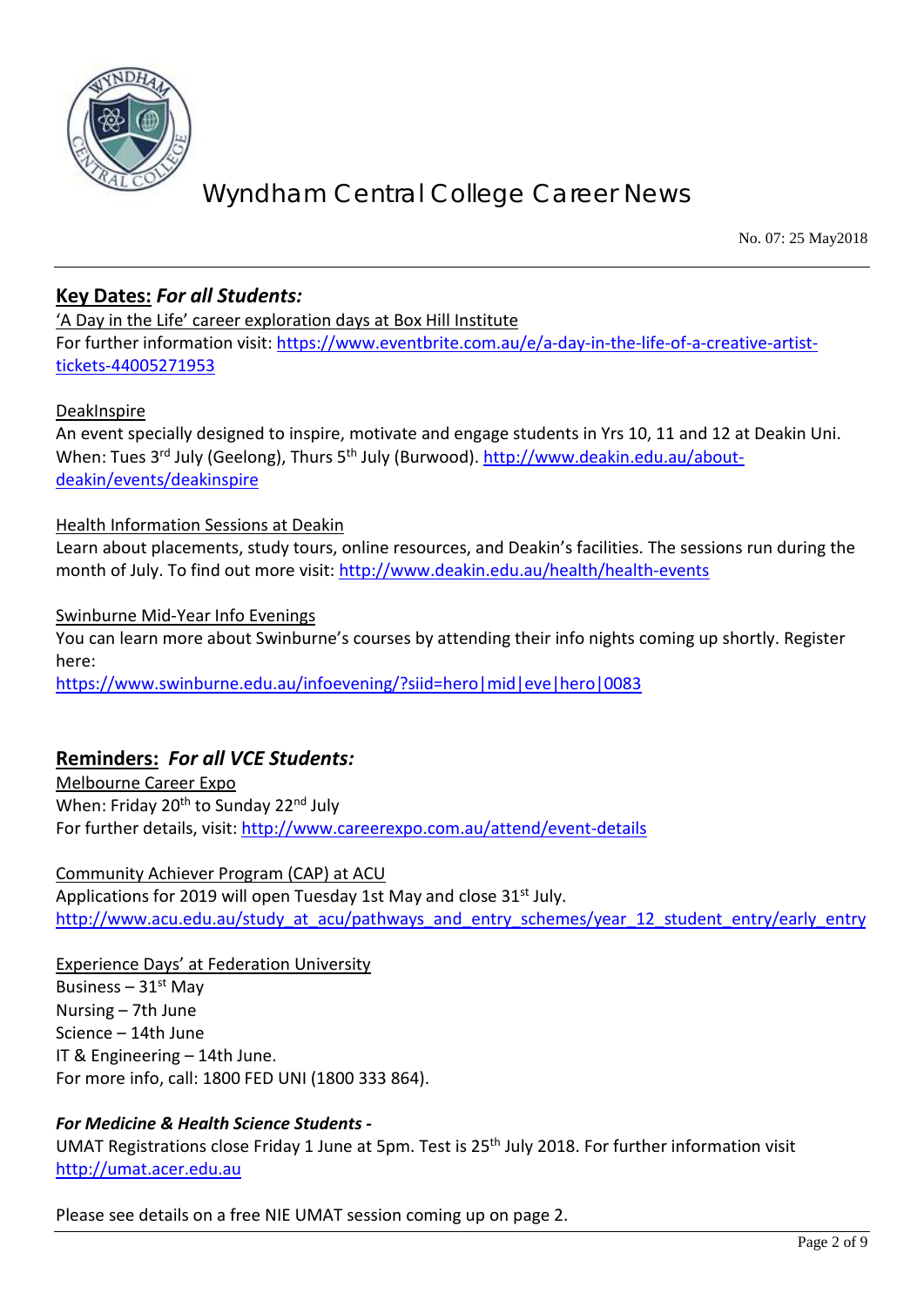

No. 07: 25 May2018

## **News & Updates:**

### **Vic Government Invests in Higher Education**

With a current skills shortage in Victoria, the State Government will be investing \$3.65 million in the higher education sector for two years starting on the 1<sup>st</sup> January 2019.

\$172 million of the State Budget will enable students to study almost 50 courses for free, 30 free TAFE and 18 pre-apprenticeship courses. New TAFE places will be opened and young tradespeople will be able to add one year to their schooling and graduate fully qualified with their VCE under the new apprenticeships and traineeships program rolling out at 100 public schools.

The main focus is to build infrastructure, respond to family violence and provide adequate care for the elderly and those with a disability. Subsequently, courses will include accounting, agriculture, construction, plumbing, engineering and nursing.

#### **Free UMAT Information Session**

The NIE (National Institute of Education) is running a free UMAT & Undergraduate Pathways into Medicine Information Session. An invaluable event recommended to students considering a career in Medicine, Dentistry, Oral Health or Optometry, especially for those who already know that they will be sitting the UMAT (Undergraduate Medicine and Health Sciences Admission Test).

Where: MLC - Methodist Ladies' College, 207 Barkers Road, Kew.

When: Friday 8th June, 6:30pm – 8:00pm.

Admission: Free! But you will need to book as places are limited! To register visit:

[https://www.eventbrite.com.au/e/umat-undergraduate-pathways-into-medicine-information-session-mlc](https://www.eventbrite.com.au/e/umat-undergraduate-pathways-into-medicine-information-session-mlc-melbourne-vic-tickets-45794870691?idU=1)[melbourne-vic-tickets-45794870691?idU=1](https://www.eventbrite.com.au/e/umat-undergraduate-pathways-into-medicine-information-session-mlc-melbourne-vic-tickets-45794870691?idU=1)

### **Interested in Surveying?**

If you have an in interest in math's, geography, IT and would like to work in both indoors and outdoors, then this career option may tick all your boxes!

One of the oldest professions in the world, Surveying plays an integral role in land development, from the planning and design of subdivisions through to the final construction of roads, utilities and landscaping. There is a high demand for surveyors with 95% of students\* finding work within four months of graduating. To learn more about this career, a really valuable website to visit is:

<https://www.alifewithoutlimits.com.au/study/student-life/>

You will find an abundance of information on; surveying specialisations, work experience, salary range, pathway planning, employment while studying options, industry associations and more!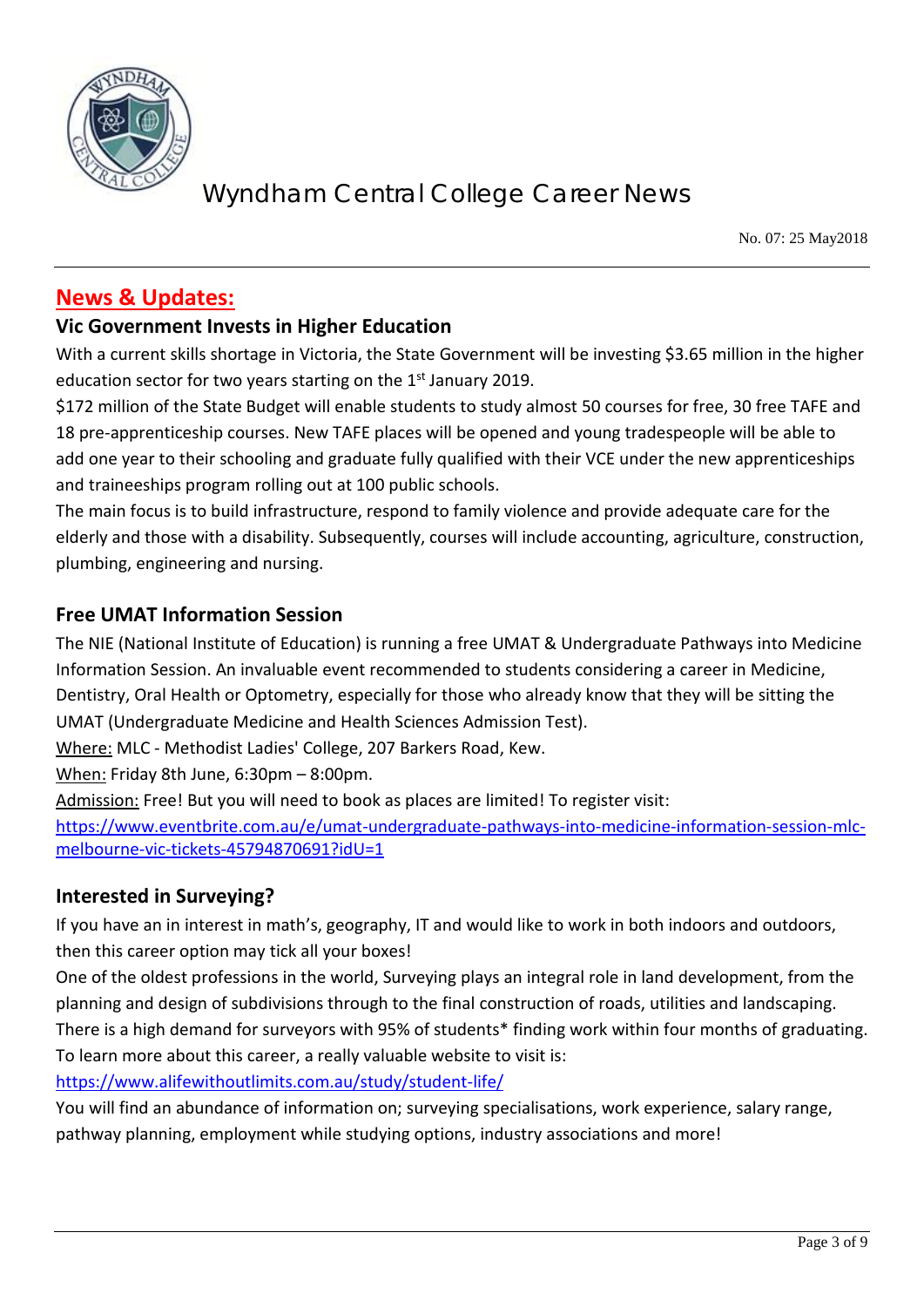

No. 07: 25 May2018

### **Melbourne University**

#### **Economics Showcase**

The Economics Showcase is ideal for students thinking about studying economics. Students currently in VCE doing Economics, Maths Methods or Specialists Maths are encouraged to attend this free one-day workshop where your will hear from leading academics, employers and graduates about their careers in economics.

You can attend a hands-on workshop and a Q&A panel with current Melbourne University students and receive advice about study options.

When: Friday 13 July 2018 Time: 9.30-3.00pm

Where: University of Melbourne, (Parkville Campus)

Cost: Free, but places are limited so registration is essential.

### **Winter School for VCE students (studying History)**

VCE students have the unique opportunity to prepare for exams covering; History: Revolutions, Australian History, Literature, Italian, French and Indonesian. You will be learning from scholars and teachers who are experts in their fields. These sessions are ideal for Year 10, 11 and 12 VCE students.

Running from the  $5<sup>th</sup> - 13<sup>th</sup>$  July and the costs range from \$30 - \$90 per session.

You can find out more and register here:

[https://arts.unimelb.edu.au/engage/extended-and-community-learning-programs/vce-programs-and](https://arts.unimelb.edu.au/engage/extended-and-community-learning-programs/vce-programs-and-kits/current-programs/vce-winter-school-2018)[kits/current-programs/vce-winter-school-2018](https://arts.unimelb.edu.au/engage/extended-and-community-learning-programs/vce-programs-and-kits/current-programs/vce-winter-school-2018)

### **2018 WERRIBEE OPEN DAY – Update**

Due to a large scale re-development at Melbourne University's Werribee campus, there won't be a 2018 Open Day. For those interested in veterinary medicine, you are encouraged to attend the following events: *My Melbourne Future in Agriculture & Veterinary Medicine* - Thursday 14 June 2018 from 5:00pm – 8:30pm at Parkvile Campus

[https://futurestudents.unimelb.edu.au/explore/events/victoria\\_and\\_interstate/victoria/my-melbourne](https://futurestudents.unimelb.edu.au/explore/events/victoria_and_interstate/victoria/my-melbourne-future)[future](https://futurestudents.unimelb.edu.au/explore/events/victoria_and_interstate/victoria/my-melbourne-future)

**The University of Melbourne Open Day 2018** (Parkville Campus) - Sunday 19 August 2018 from 10:00am  $-4:00$ pm.

#### **Melbourne University - Hansen Scholarship Program**

From 2020, each year this valuable scholarship program will reward 20 high-achieving students with a firstclass education. To find out more visit:

<https://scholarships.unimelb.edu.au/hansen>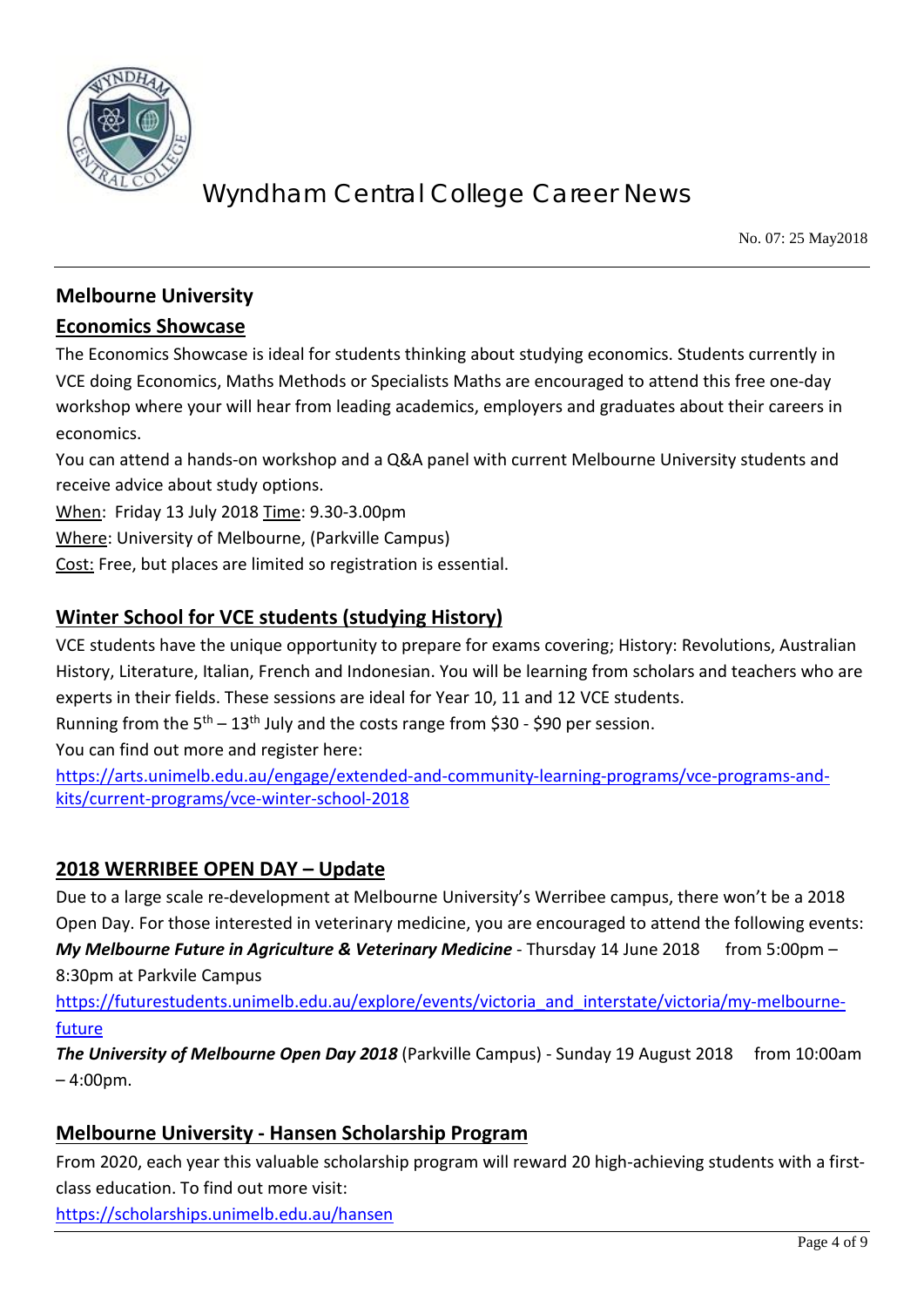

No. 07: 25 May2018

### **Melbourne University - Programming Challenge for Girls (PC4G)**

A program designed for Year 9 female students to learn about computer programming with x3 two hour interactive workshops. Students will try out coding in an approachable, fun, challenging and educational environment creating animations, building interactive narratives and program simple games in 3D. When: Thursday 14 June. Time: 9.30–11:30am.

To find out more about this program and others on Engineering and IT, visit: <http://www.eng.unimelb.edu.au/engage/schools>

### **Study at Melbourne Webinars**

Find out first-hand what it's like to study at Melbourne and connect with staff and students from across the university:

[https://discover.unimelb.edu.au/webinar?\\_cldee=bGNhcmx0b25AdW5pbWVsYi5lZHUuYXU%3d&recipienti](https://discover.unimelb.edu.au/webinar?_cldee=bGNhcmx0b25AdW5pbWVsYi5lZHUuYXU%3d&recipientid=contact-6045d5a61aade011b70e0050568d452f-529537facbee4c2fa5273972758f076e&utm_source=ClickDimensions&utm_medium=email&utm_campaign=OA_NM_2018_Nurture_Tracks&esid=850b73b5-8b4e-e811-9487-0050568d0279) [d=contact-6045d5a61aade011b70e0050568d452f-](https://discover.unimelb.edu.au/webinar?_cldee=bGNhcmx0b25AdW5pbWVsYi5lZHUuYXU%3d&recipientid=contact-6045d5a61aade011b70e0050568d452f-529537facbee4c2fa5273972758f076e&utm_source=ClickDimensions&utm_medium=email&utm_campaign=OA_NM_2018_Nurture_Tracks&esid=850b73b5-8b4e-e811-9487-0050568d0279)

[529537facbee4c2fa5273972758f076e&utm\\_source=ClickDimensions&utm\\_medium=email&utm\\_campaig](https://discover.unimelb.edu.au/webinar?_cldee=bGNhcmx0b25AdW5pbWVsYi5lZHUuYXU%3d&recipientid=contact-6045d5a61aade011b70e0050568d452f-529537facbee4c2fa5273972758f076e&utm_source=ClickDimensions&utm_medium=email&utm_campaign=OA_NM_2018_Nurture_Tracks&esid=850b73b5-8b4e-e811-9487-0050568d0279) [n=OA\\_NM\\_2018\\_Nurture\\_Tracks&esid=850b73b5-8b4e-e811-9487-0050568d0279](https://discover.unimelb.edu.au/webinar?_cldee=bGNhcmx0b25AdW5pbWVsYi5lZHUuYXU%3d&recipientid=contact-6045d5a61aade011b70e0050568d452f-529537facbee4c2fa5273972758f076e&utm_source=ClickDimensions&utm_medium=email&utm_campaign=OA_NM_2018_Nurture_Tracks&esid=850b73b5-8b4e-e811-9487-0050568d0279)

## **Needing extra help with your Year 12 VCE studies?**

Then you might like to look at Neap's (National Educational Advancement Program) Winter School VCE Revision Lectures coming up in July. Neap has over 30 years of experience helping students achieve VCE success. Their 'Winter School Program' will help with revision of key concepts from Unit 3 before jumping into Unit 4 and you will summarise the course in preparation for Semester 2 (all of Unit 4) giving you a head start. You will also acquire effective revision and exam strategies and techniques, all to help increase your study scores and ATAR.

The subject schedule is as follows:

English – Wednesday 4th July 12.30pm – 4.30pm Maths Methods –Thursday 5th July 9.30am – 4.30pm Chemistry – Friday  $6<sup>th</sup>$  July 9.30am – 4.30pm

Psychology – Monday 9th July 9.30 – 4.30pm

Biology – Tuesday 10th July 9.30 – 4.30pm

Physics – Wednesday  $11<sup>th</sup>$  July 9.30 – 4.30pm

Where: Victoria University (CBD) Cost: \$70 - \$124 For more information: [http://www.neap.com.au/catalog/index.php/cPath/24\\_94](http://www.neap.com.au/catalog/index.php/cPath/24_94)

Other resources you may like to consider to assist you with your VCE studies are:

• Connect Education<https://www.connecteducation.com.au/> - From classes and lectures, to digital and print resources, Connect Education have built an integrated platform to empower students to aim higher.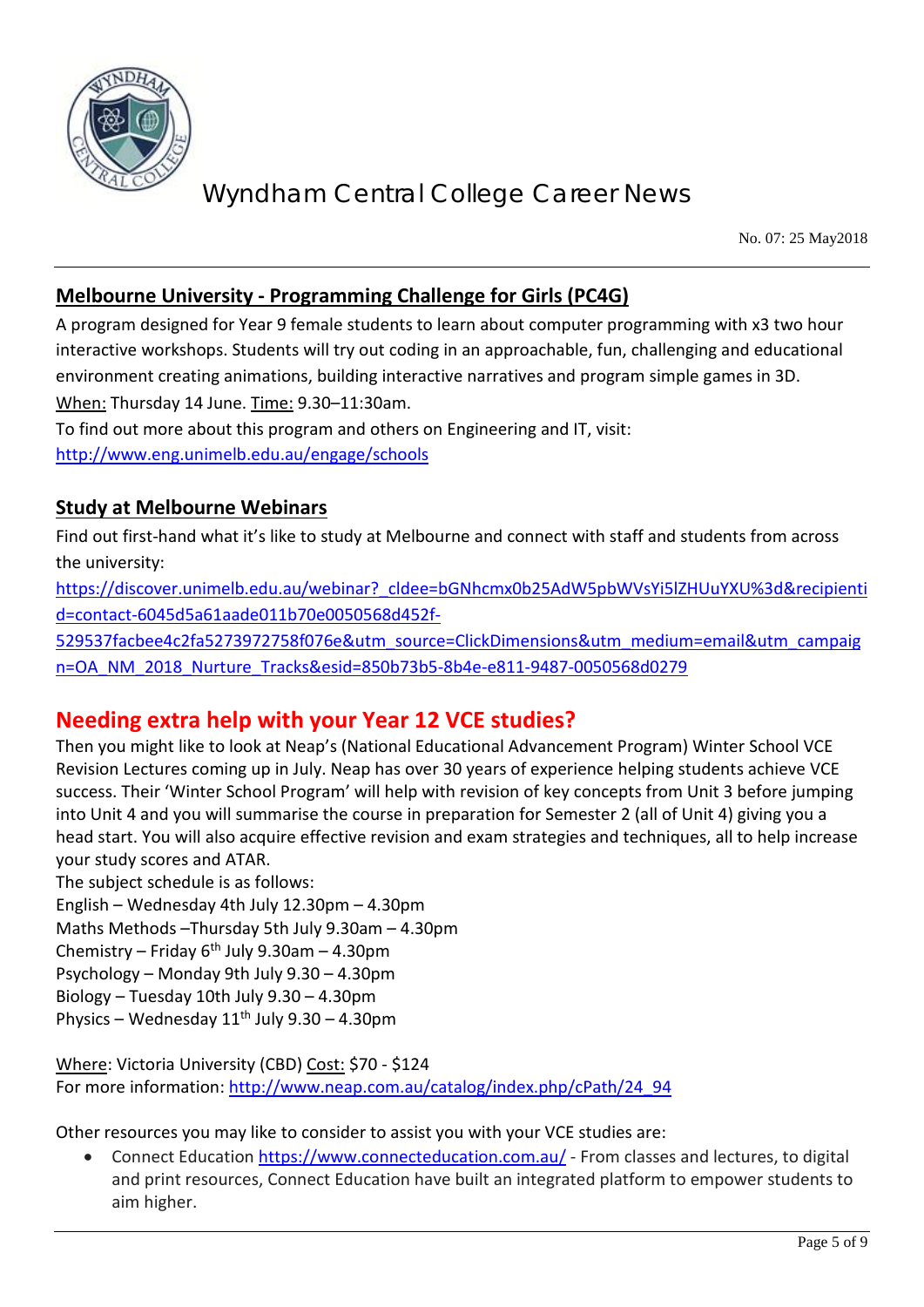

No. 07: 25 May2018

TSFX (The School for Excellence) – is a leading Australian education provider that delivers educational services to help students maximise their Year 11 and Year 12 marks. TSFX offers intensive weekly tuition programs, master classes, exam revision courses, exam strategy lectures and study skills programs. Take a look at their programs by clicking: <http://www.tsfx.com.au/lectures-programs>

## **Industry Focus Business & Commerce**

Pursuing a degree in business and/or commerce can create many career opportunities for individuals. At university you will find that business and commerce degrees are generally offered as an associate degree or bachelor degree program where you combine your majors of interest. These areas can include; business economics, business law, financial management, international business, financial planning, sustainable resource management, macroeconomics (global economics), marketing, banking, accounting and advertising.

Graduates may find employment in a wide range of professional settings including private corporations, professional service firms, the public service and community sector with positions in; Accounting, Banking and Finance, Event Management, Financial Risk Management, Human Resource Management, Information Systems Management, International Hospitality Management and Tourism Management, International Trade, Management and Innovation, Marketing, Music Industry, Supply Chain and Logistics to name a few. Course prerequisites (including study scores and ATAR) do vary so you will need to investigate your chosen course preferences at each institution. You will discover that some universities offer a diploma in conjunction with a degree i.e. Latrobe combines a Diploma in Business and Degree in Business Marketing.

Alternatively, if you are unsure what area's you are interested in but are keen to commence study in business, you can consider the various one-year diploma's available. A diploma qualification may lead to work as a business administrator, executive officer, human resources officer, marketing assistant or project officer. Course completion may also help you gain entry into further higher education.

The following table provides a list of Business Degree's (with the various major's available) and Diploma's in Victoria. (Please note: Courses are only available at certain campuses and some universities also offer additional double degrees).

| <b>University and Campuses</b>    | <b>Business Degree's and Majors available</b>             |
|-----------------------------------|-----------------------------------------------------------|
| <b>RMIT (Melbourne, Bundoora)</b> | Accountancy & Professional Accountancy, Aviation/Business |
|                                   | Management, Economics/Finance                             |
|                                   | Bachelor of Business (Entrepreneurship), Environmental    |
|                                   | Science/Business Management,                              |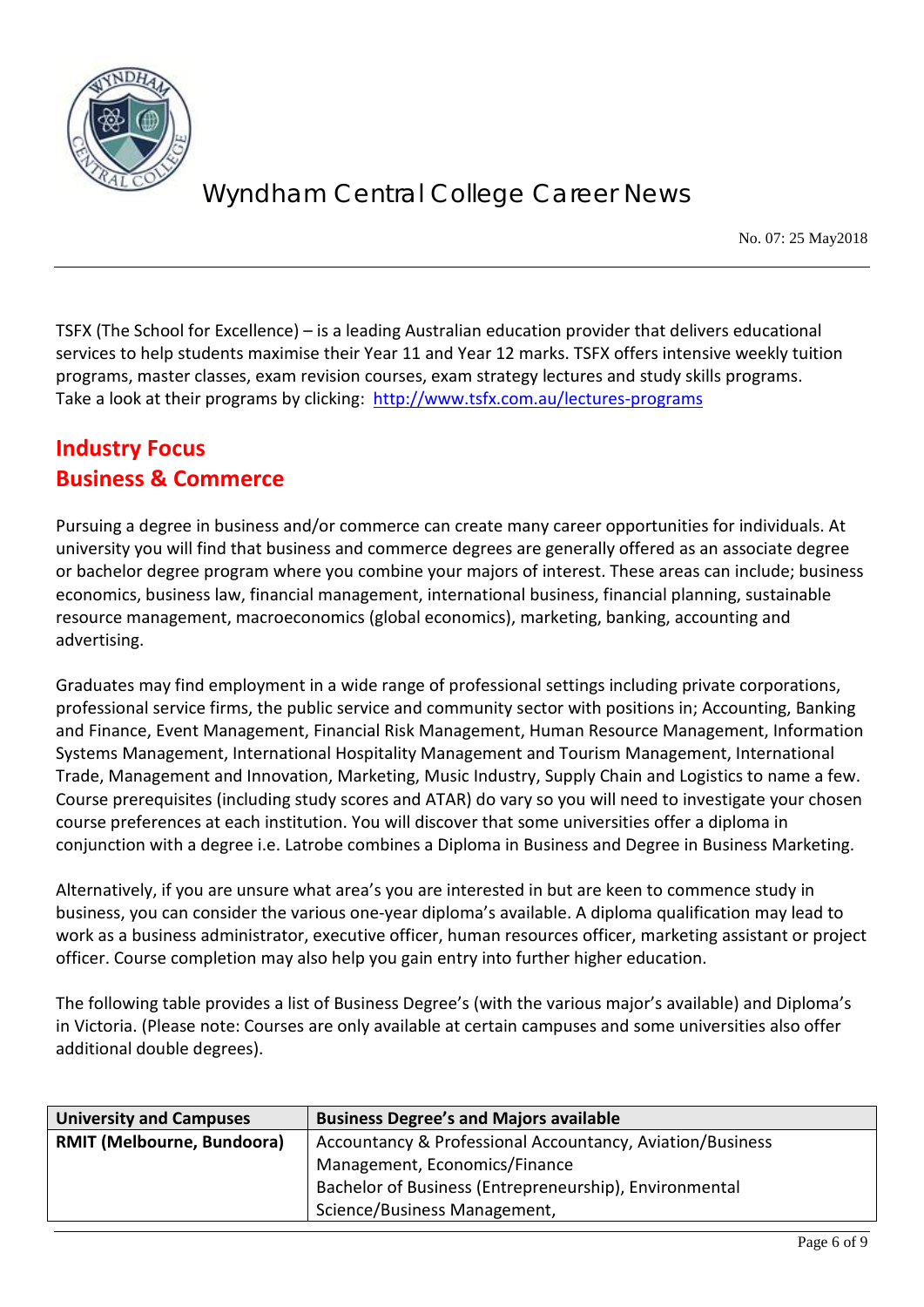

No. 07: 25 May2018

|                                        | Financial Planning, Financial Planning and Accountancy, Food<br>Technology/Business Management<br>Human Resource Management, Information Systems, International<br>Business, Logistics and Supply Chain Management, Management,<br>Marketing, Science (Applied Science)/Business Management. |
|----------------------------------------|----------------------------------------------------------------------------------------------------------------------------------------------------------------------------------------------------------------------------------------------------------------------------------------------|
| <b>Latrobe University (Albury-</b>     | Business, Accounting, Accounting and Finance, Agribusiness,                                                                                                                                                                                                                                  |
| Wodonga, Bendigo,                      | Business/Arts, Business/Management, Event Management/Marketing,                                                                                                                                                                                                                              |
| Melbourne, Mildura,                    | Marketing, Science/Business, Sport Development and Management,                                                                                                                                                                                                                               |
| Shepparton, Bundoora)                  | Tourism and Hospitality.                                                                                                                                                                                                                                                                     |
|                                        | Business (Diploma) with Degree in; Accounting, Event Management,                                                                                                                                                                                                                             |
|                                        | <b>International Business</b>                                                                                                                                                                                                                                                                |
|                                        | Human Resource Management, Marketing, Sport Management, Tourism                                                                                                                                                                                                                              |
|                                        | and Hospitality, Commerce, Finance.                                                                                                                                                                                                                                                          |
| Holmesglen (Chadstone)                 | Accounting, Business Administration, Marketing Management, Sport                                                                                                                                                                                                                             |
|                                        | Business.                                                                                                                                                                                                                                                                                    |
|                                        |                                                                                                                                                                                                                                                                                              |
| <b>Victoria University (City</b>       | Accounting,                                                                                                                                                                                                                                                                                  |
| <b>Flinders, City Queen, Footscray</b> | Banking and Finance, Business, Marketing, Business (Chancellor's                                                                                                                                                                                                                             |
| Park)                                  | Scholarship)                                                                                                                                                                                                                                                                                 |
|                                        | Commerce, Commerce/Laws,                                                                                                                                                                                                                                                                     |
|                                        | Event management, Financial Risk Management, Law/Business,                                                                                                                                                                                                                                   |
|                                        | International Hospitality Management, International Tourism                                                                                                                                                                                                                                  |
|                                        | Management, International Trade, Management and innovation,                                                                                                                                                                                                                                  |
|                                        | Psychological Studies/Business, Sports management/Business, Supply                                                                                                                                                                                                                           |
|                                        | Chain and Business Management, Psychological Studies/Business,                                                                                                                                                                                                                               |
|                                        | Business (Chancellor's Scholarship), Commerce/Laws, Law/Business,                                                                                                                                                                                                                            |
|                                        | Sport Management/Business.                                                                                                                                                                                                                                                                   |
| <b>CQ University (Distance</b>         | Business, Accounting/Business, Arts Business, Business/Professional                                                                                                                                                                                                                          |
| Education)                             | Communication                                                                                                                                                                                                                                                                                |
|                                        |                                                                                                                                                                                                                                                                                              |
| <b>Marcus Oldham College</b>           | Agribusiness & Agriculture                                                                                                                                                                                                                                                                   |
| (Waurn Ponds - Geelong)                |                                                                                                                                                                                                                                                                                              |
| <b>Australian Catholic University</b>  | Applied Public Health/Business Administration, Commerce, Business                                                                                                                                                                                                                            |
| (Melbourne)                            | Administration,                                                                                                                                                                                                                                                                              |
|                                        | Biomedical Science/Business Administration, Business                                                                                                                                                                                                                                         |
|                                        | Administration/Global Studies, Business Administration/Laws, Exercise                                                                                                                                                                                                                        |
|                                        | Science/Business Administration, Nursing/Business Administration,                                                                                                                                                                                                                            |
|                                        | Nutrition Science/Business Administration.                                                                                                                                                                                                                                                   |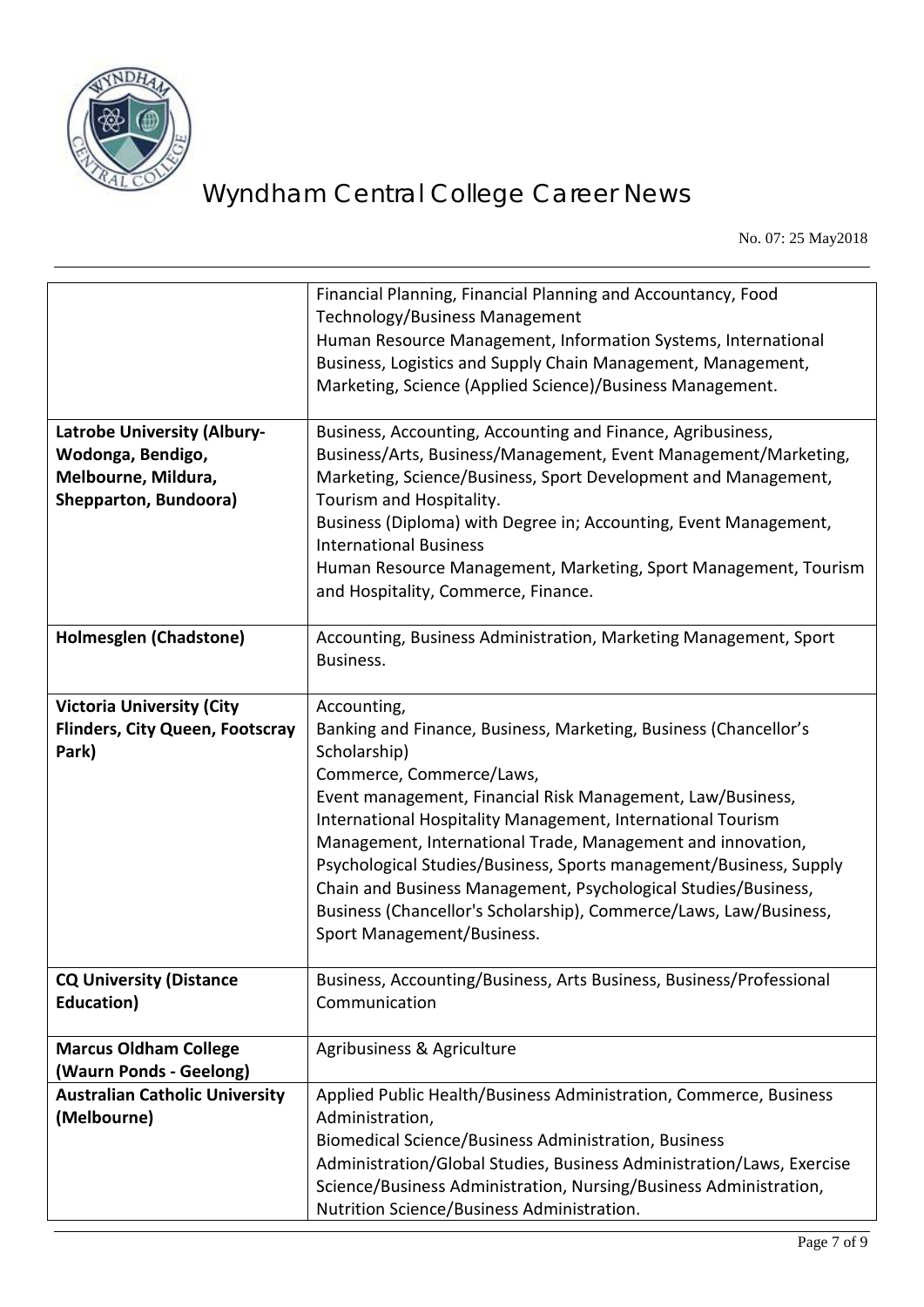

No. 07: 25 May2018

| <b>Monash University (Caulfield,</b><br>Clayton, Peninsula)                                        | Specialist/Arts, Business/Arts, Business, Business (Indigenous Entry),<br>Business/Accounting, Business/Arts, Business/Banking & Finance,<br>Accounting, Finance, Business Specialist/Arts, Business<br>Specialist/Information Technology, Business Accounting,<br>Business/Information Technology, Business/International Business,<br>Business/Marketing, Business/Media Communication, Design/Business,<br>Primary Education (Honours)/Business, Secondary Education<br>(Honours)/Business, Visual Arts/Business, Business Administration,<br>Business (Indigenous Entry), Business Administration (Indigenous Entry),<br>Marketing, Visual Arts/Business, Business Specialist/Information<br>Technology, Business/Information Technology, Business/Media<br>Communication. |
|----------------------------------------------------------------------------------------------------|--------------------------------------------------------------------------------------------------------------------------------------------------------------------------------------------------------------------------------------------------------------------------------------------------------------------------------------------------------------------------------------------------------------------------------------------------------------------------------------------------------------------------------------------------------------------------------------------------------------------------------------------------------------------------------------------------------------------------------------------------------------------------------|
| <b>Swinburne University of</b><br><b>Technology (Hawthorn)</b>                                     | Arts/Business, Aviation Management/Business, Accounting,<br>Accounting and Information Systems - (Scholarship Program),<br>Arts/Business, Aviation Management/Business, Business, Business<br>(Professional), Business Administration, Business Information Systems,<br>Design/Business, Law/Business, Media and Communication/Business,<br>Secondary Teaching/Business, Engineering/Business, Health<br>Science/Business, Law/Business, Media and Communication/Business.                                                                                                                                                                                                                                                                                                     |
| <b>Collarts - Australian College of</b><br>the Arts (South Melbourne)                              | Audio Production, Entertainment Management, Entertainment<br>Management,<br>Fashion Marketing, Music Performance & Entertainment Management.                                                                                                                                                                                                                                                                                                                                                                                                                                                                                                                                                                                                                                   |
| <b>Deakin University (Cloud,</b><br><b>Geelong Waterfront,</b><br><b>Melbourne Burwood)</b>        | Business, Business (Sport Management), Exercise and Sport<br>Science/Business (Sport Management).                                                                                                                                                                                                                                                                                                                                                                                                                                                                                                                                                                                                                                                                              |
| <b>Torrens University (Melbourne,</b><br>Online)                                                   | Communication & Public Relations, Event Management, Marketing,<br>Commerce.                                                                                                                                                                                                                                                                                                                                                                                                                                                                                                                                                                                                                                                                                                    |
| <b>Federation University (Berwick,</b><br><b>Gippsland, Mount Helen</b><br>(Ballarat), Off-campus) | Human Resource Management, Management, Marketing, Commerce,<br>Sport Management.                                                                                                                                                                                                                                                                                                                                                                                                                                                                                                                                                                                                                                                                                               |
| <b>Holmes Institute</b>                                                                            | Marketing, Management, International Business.                                                                                                                                                                                                                                                                                                                                                                                                                                                                                                                                                                                                                                                                                                                                 |
| <b>Macleay College (Melbourne)</b>                                                                 | Business.                                                                                                                                                                                                                                                                                                                                                                                                                                                                                                                                                                                                                                                                                                                                                                      |
| <b>Charles Sturt University</b>                                                                    | Business Studies, Management, Marketing.                                                                                                                                                                                                                                                                                                                                                                                                                                                                                                                                                                                                                                                                                                                                       |